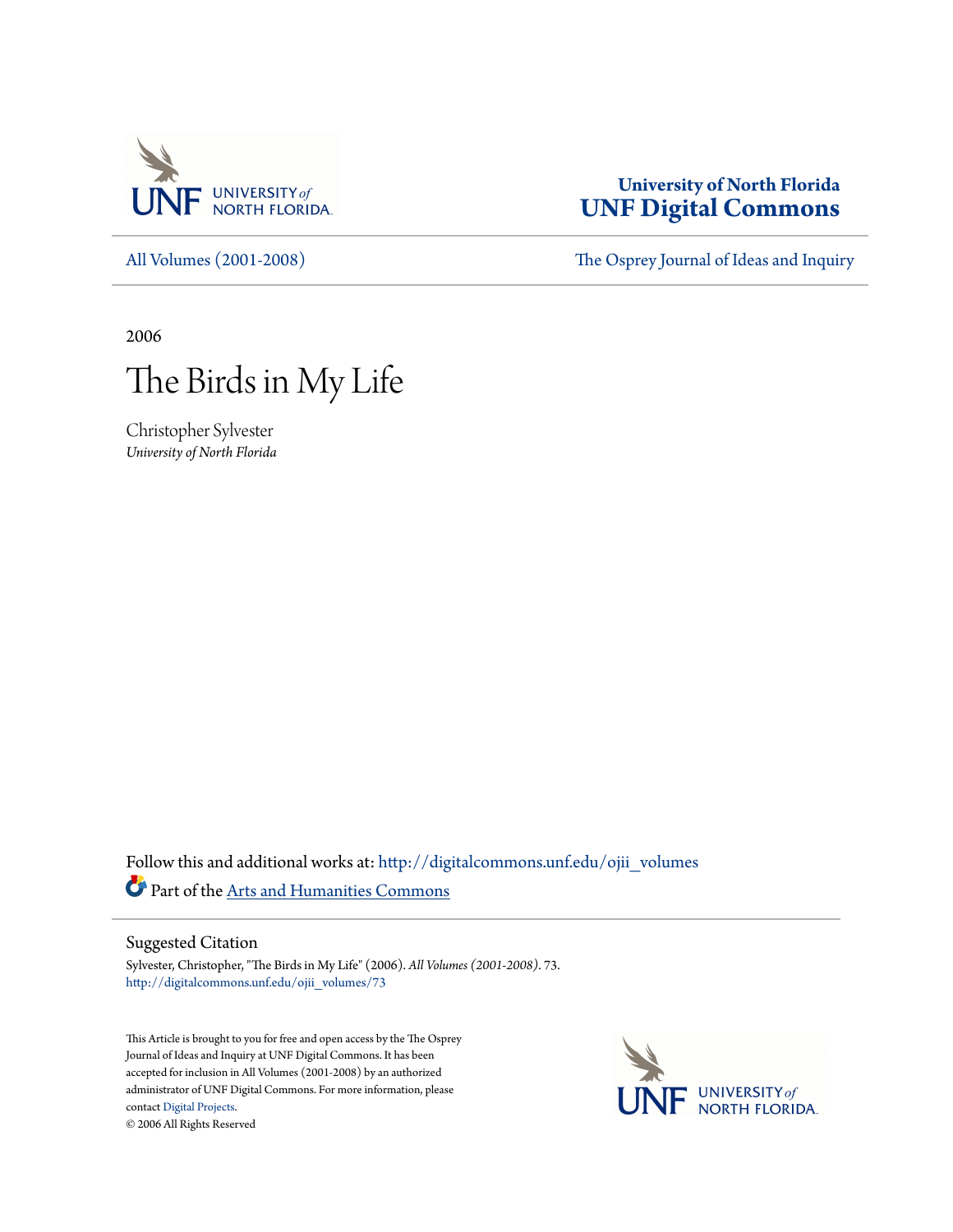# **The Birds in My Life**

Christopher Sylvester

# **UNF Writing Center Award for Creative Non-Fiction**

*The Mockingbirds*

A fence encases the lake and on its top-bar is perched a she-crow. The yellow of her chest shines dull in the morning light. She preens and watches me watch her from down the way.

 All at once, out of the trees lining the walkway that circles the fence comes an uproar of birdsong. No, not birdsong: it is too cacophonous. There are hisses, buzzes, clicks, and chirps; wild trills and terse screeches. There is something shaking the branches. Something is angry. The she-crow takes no notice. She lifts a wing and straightens the feathers under it.

 And then, they are swarming. Five or six mockingbirds in their drab grays and whites and occasional streaks of brown surround the she-crow, the whole time croaking and bleating.

 The attack is well organized. Each bird takes a position: rear, front, either flank, or above, and waits for the right moment to strike. When not on the attack the bird wrangles the enemy, keeping it from escape.

 Despite the mockingbirds' tactics the she-crow takes flight. They are still with her in the air. As the whole knot of them moves over the water, the crow is forced lower and lower. The mockingbirds give her no quarter; they reel upward and then plunge back down again at staggered intervals.

 Now her wings ripple the water as they flap—now I can no longer see her delicate claws above the surface.

Now, she is only a struggle and a splash, and still the mockingbirds work. They dive blindly, at random.

 The she-crow is lost, the lake is still, and all the mockingbirds return to their branches, trilling their victory to one another.

# *The Robins*

Fat wing-ed red fruit.

# *The Egrets, white & blue*

During the summer months, if you play it right, you might just get to see this.

Time of arrival: 7 AM

 Weather: Preferably foggy. Justmorning hot.

 Location: Riverside Park. Jacksonville, FL. What you will see:

 On the fence around the lake, in the trees of the island in its middle: egrets, blue and white. In the fog they are smudges of paint, each making the other's color more vivid.

In the trees they are a white cloud veined with darker, more menacing streaks. On the fence, they line up like kindergarteners, white-bluewhite-blue. They stand solemnly as if scolded for previous misconducts. At times, these egrets, they quarrel, like brothers and sisters queued up against their will—they take it out on each other.

 And then, when they leave it all explodes. A thousand flaps of wings, a storm of white dotted with blue, and the trees bare and the fence is again a lonely rail.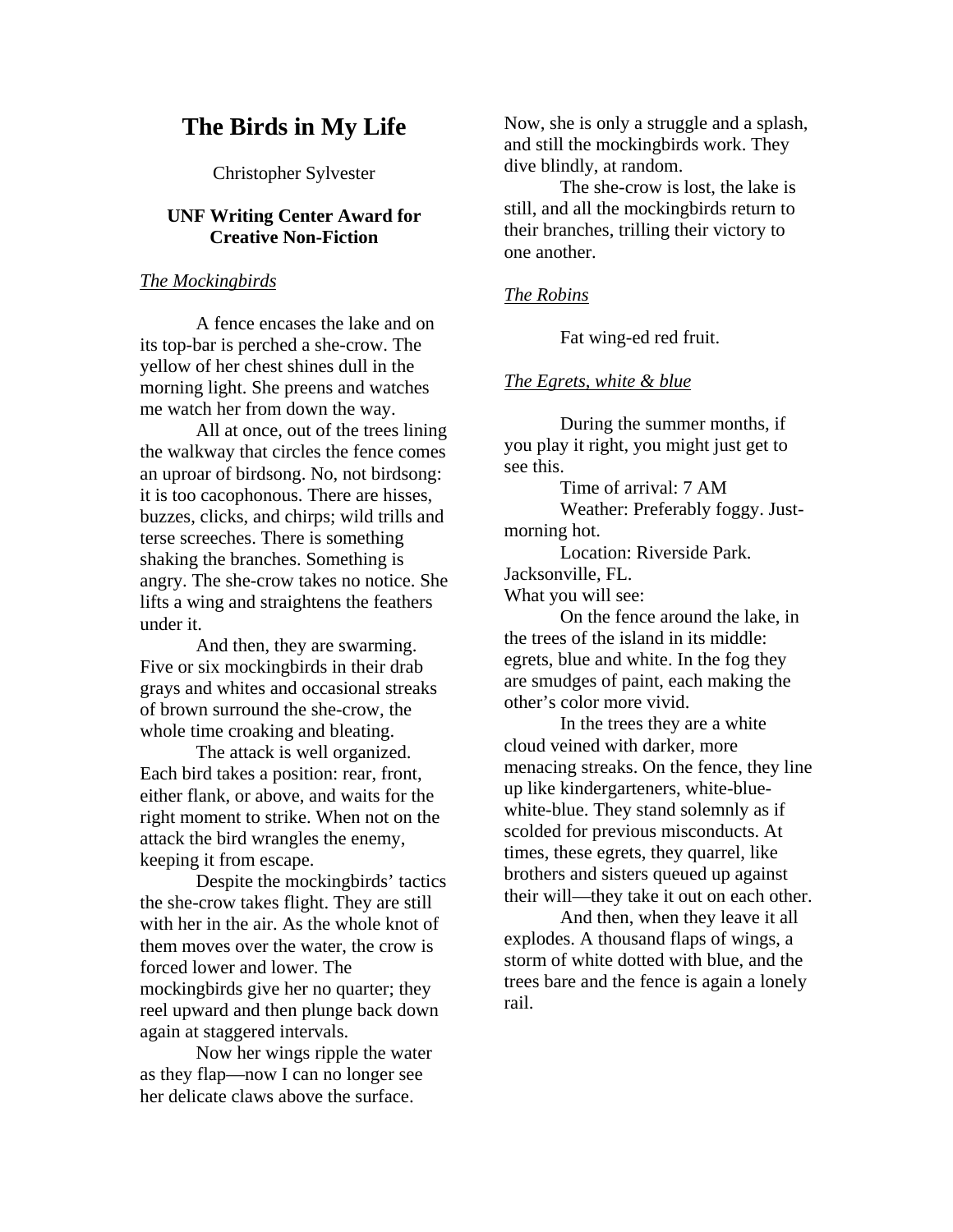#### *The Sparrows*

The sentient cloud bobs and weaves; splits and reunites. It flows down the street—toward me.

 Pensive, it rears up into a ball. It considers for a moment, then shatters and each tiny bird finds purchase in the branches of a hedgerow.

Only a few feet away, I see the bush come alive. It shakes and chirps. It dances and screeches at frozen-me.

 And one small sparrow, a brown ball with wings and a miniature black mask, sits atop this miracle shrub, no larger than the butter yellow butterfly that pinwheels past us.

#### *The Bluebirds*

Birds of the ghetto. They travel in pairs and talk constantly.

 Their thrift is unparalleled. The Bluebirds spend hours picking through brush, on the hunt for the perfect morsel or scrap of debris for a nest.

 Forever cautious. Their paranoia is born of an intimate knowledge of the world's workings—from below. The bluebird is well aware that it is a minor cog in this apparatus and has learned to use this to its advantage when possible. They watch each other's backs, and with a cry depart at the earliest sign of trouble. $^{12}$ 

 $\overline{a}$ 

#### *The Ducks, river*

Two by two, the ducks float by. It seems there is nothing to do but drift back to shore and then push off again. They do this endlessly, neither bothering to look at the other.

# *The Woodpeckers*

Beak against wood and the sound that it makes, which is:

 Bursts of staccato notes; spanning only seconds.

#### *The Ducks, pond or lake*

Over-population is always the pond-duck's woe. For every female there are armies of males. In such a closed circuit rife with competition an infinite number of variations develop in appearance among the male ducks. Love mutations.

 Ex.: There is a male with a small tuft of feathers on it heads. As if trimmed by a topiary expert the feathers balloon out perfectly and cinch where they meet the skull. The duck proudly displays his lollipop shaped protrusion.

 Ex.: Another has a ridge of feathers rising along its neck and head. He repeatedly dips beneath the water, simply to shower droplets around him and let the water bead on his crest.

 Ex.: Still another has bands of white on his light-brown wings, which he waves at almost all times, even when seated on the lake.

 Ex.: There are many more, mostly unremarkable, and they all paddle in a tight circle around a single female who has a mind not to look at any of them.

<sup>&</sup>lt;sup>1</sup> Exception: when the bluebird's home is threatened it fights without rest against any foe: cat, bird, snake,

or man.<br><sup>2</sup> Exception to the exception: they are often dislocated by other birds (See: *The Mocking birds*). When

evicted they leave for a new tree where the whole process starts again; the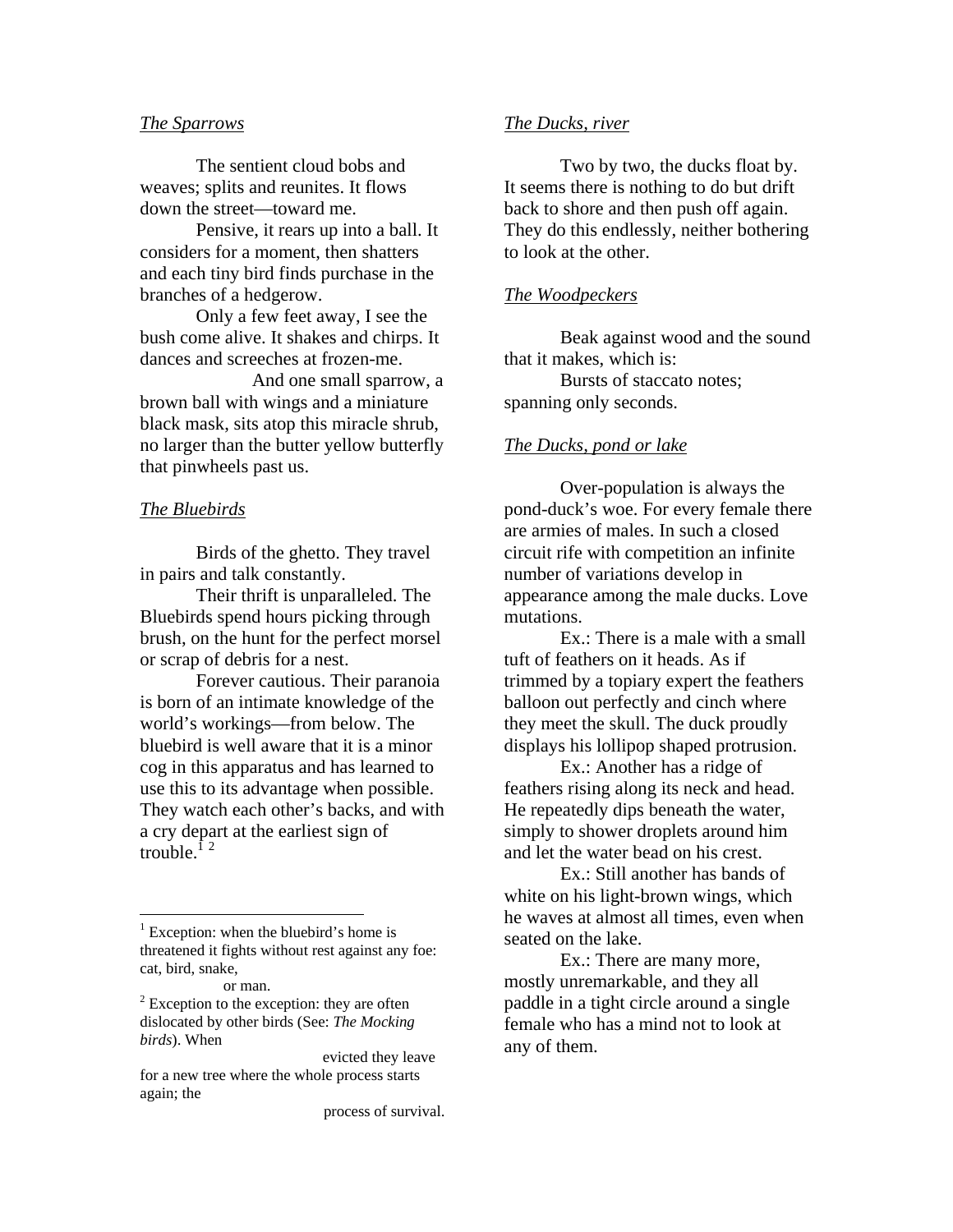# *The Crows*

Crows are everywhere. They are spontaneously created by empty space. A dusty closet, the trunk of an abandoned car, a square of dirt cleared for some new building, the shell of a house burned long ago, all such places produce crows from their dark inertia, simply to fill.

 And then the crows haunt us, a reminder of space left to its own devices.

# *The Waterturkey*

The underwater world is a wallless maze and the waterturkey knows all the back doors.

 Above water, its serpentine neck swivels and darts, its sole visible part. One can only assume there is a body below until it takes flight in a spray. And even then it is gone in a haze of watercaught sunlight, leaving only the memory of slick black feathers and the rush of wings.

 When diving, the waterturkey vanishes completely. Like memory, it leaves a ripple-less surface and is gone for any stretch of time. And then, just when its existence is forgotten it reappears, a seamless emergence back into the world. Like memory, when it is fully exposed, which is rare, the waterturkey arches its wings and throws back its orange needle-bill. It bellows and demands averted eyes.

 Waterturkeys cheat time and space without second thought and sometimes upon resurfacing the flash and wriggle of a small, silver tail can be glimpsed before the fish is swallowed whole.

# *The Buzzards*

—At a distance.

 A column rises into the air. A multi-tiered tower, each of its levels in perpetual motion. The whole apparatus gyrates at different speeds, each particular black dot moving in sync with the others on its plane. They are a massive set of wind chimes held together by invisible strings; too far away for anyone to hear them ringing in the wind. —In close quarters.

 I dreamed once that I was alone on the shoulder of a night-time highway. It was dark and I had no way of knowing how I got there. With nothing else to do, I walked. After a stretch of more darkness and quiet, I saw a set of headlights in the distance. The car came fast and I do not remember its make or appearance. But, in the glare of its lights I could see the other side of the highway. There, huddled together, was a group of old men dressed in black robes, their backs to me. I could see the white hair or bald skin of their heads. At the moment of the lights strongest intensity, one turned around and looked straight at me: he had the ashy-black face of a buzzard. His hands were talons. He opened his immense beak and rasped.

# *The Blue Heron*

You are almost my height, but most of you is legs: long, yellow things ending in a three pointed splay. They carry your towering body over oozing mud and into mysterious water.

 You totter forward and then freeze. In the sunlight your blues let their purples emerge and those legs, they light up neon.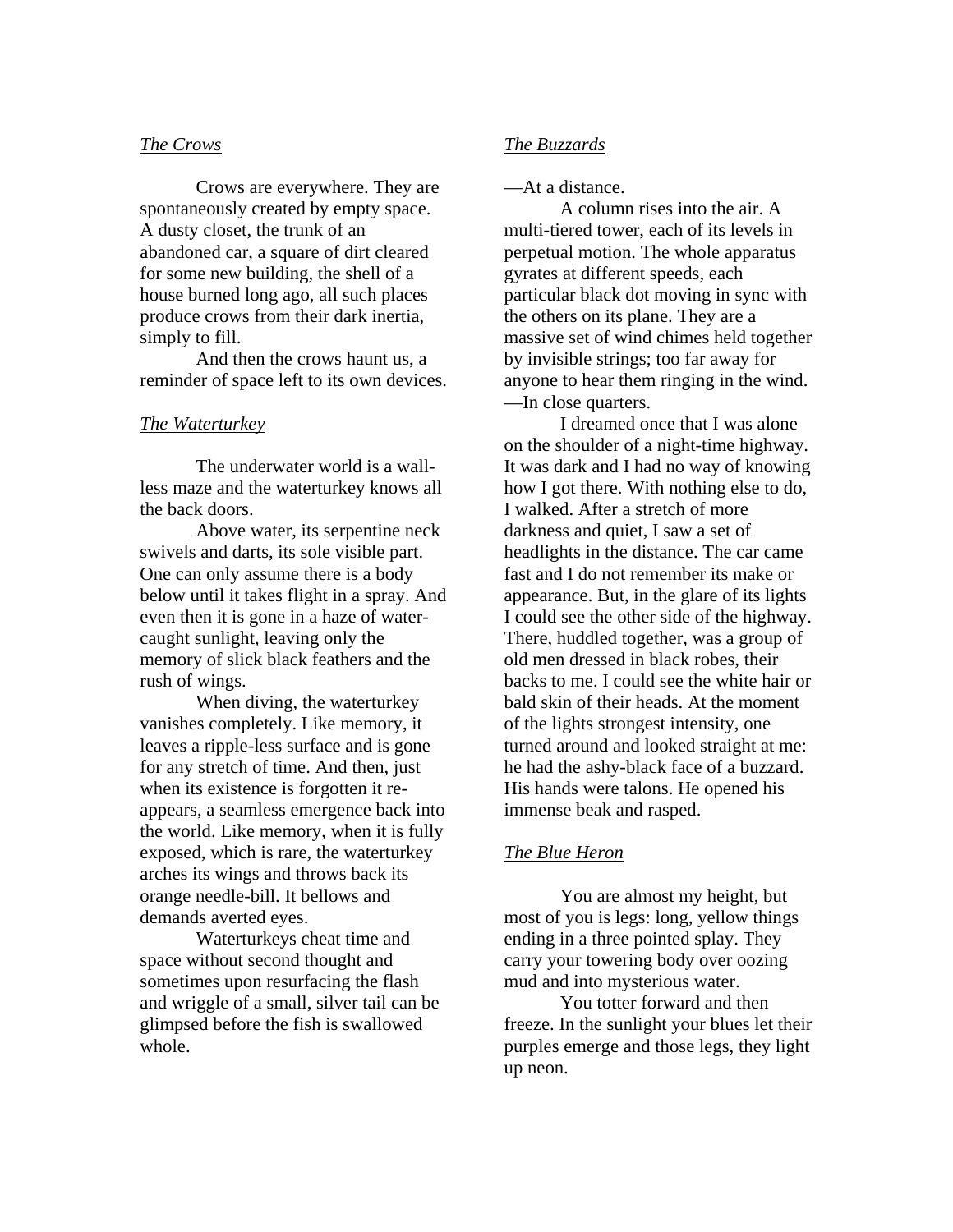You become a blur—suddenly. No tensing, no preparation. Not even a blink and your colors, your form, smear as that narrow head rockets down.

 The recoil is a slow reformation and then you're yourself again and I am watching you and there is no sign of your prey.

 You march on through the midmorning; slow, deliberate, and unmoved blue machinery of death.

# *The Pigeons*<sup>1</sup>

Birds of commodity. They grow fat on the lost French-fry or abandoned pizza crust.

Pigeons are hated for what they reflect: our growing girth, our laziness, our own stubborn fixed-ness.

 They are hated for their lack of humility. Having lost their fear of us, they don't even have the good sense to move when we grow angry with them.

 Pigeons are attracted to statues, monuments, shopping centers, gas stations, movie theaters, government buildings, doctors offices, schools, universities, auto dealerships (used, new, or both), churches, or almost any source of our cultural lock-jaw. These places become the pigeon's home, where he takes roost in our speechless mouths.

# *The Geese*

1

a. White: Over-sized paper lanterns, ghostly on the water.

- b. Speckled: The speckled geese are heavy, weighed down with purpose. No matter when you encounter them, they are always on their way somewhere, always in the middle of something. Their appearance lends itself to their hurried aspect: A flurry of color—red, white, and black are most prevalent. There is no pattern only a confused play of markings. Both males and females have a beak that can extend into a leathery mask, covering part or all of the head. These masks can be topographical, especially in males. Both are constantly on the defensive and will chase threats halfway across any park.
- c. Enormous, gray, and brown: I had never seen geese like these before. There were only two on the lake that morning and that's all it needed: a pair of graceful, long-necked animals. Their bodies, situated far below their heads, were a solid cream with wings tucked in. Just at the top of their necks were stark, white rings. Their bills, a dark, brown hide, pushed up between their eyes in strange ridges. And where these ended stripes of white feathers began, bisecting the geese's heads into two halves of tan.

# *The Pelicans and the Seagulls*

Birds of my memory, they are no longer in my life.

 They populate the three islands of my past: the isle of infancy, the isle of childhood, and the isle of youth. Blue

<sup>&</sup>lt;sup>1</sup> Cannibal Ox says: The pigeon eats trash because it is trash. They "congest on a majestic street corner" at night. But, the pigeon has a certain freedom too: "A pigeon can't drop shit if it never flew." Starting as trash can lead to immortality and metaphysical purity: "SCREAM PHOENIX." The pigeon is anyone who knows that "life's ill/sometimes life might kill."